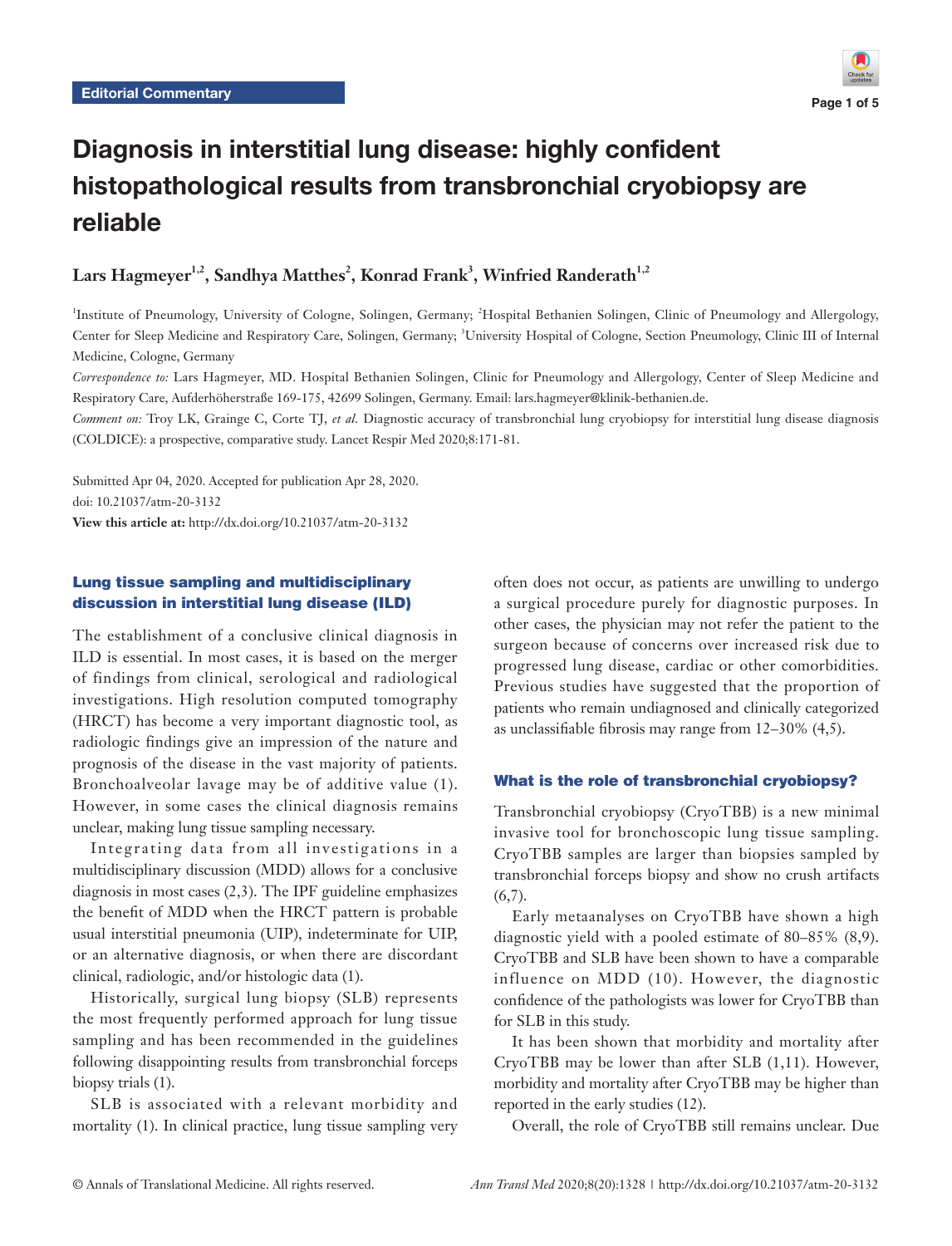#### **Page 2 of 5**

to the low evidence, the guidelines formally do not give a recommendation on the use of CryoTBB (1).

Under the assumption of a lower morbidity and mortality according to recent data, CryoTBB could represent an interesting minimal invasive diagnostic procedure which may dispense of SLB in a relevant proportion of patients.

In a previous prospective study of 61 subjects, it could be shown that the diagnostic confidence of histopathological findings after CryoTBB was high (definite or probable) in about 67% of cases and lead to a conclusive diagnosis after MDD in 77% of cases. In the cases where the diagnosis remained unclear, a step-up SLB procedure had an additional diagnostic impact at the MDD in about 23% (13).

These and other encouraging data showed the need for a study that determines the diagnostic accuracy of the procedure.

# What does COLDICE add to the field? What are the limitations of the study?

Recently, a prospective comparative multicenter study (COLDICE) has been published which aimed to determine the diagnostic accuracy of CryoTBB (14).

65 ILD subjects with the indication for lung tissue sampling were enrolled within a time period of approximately three years at nine Australian tertiary care hospitals (48% men, mean age 66.1 years). Mean forced vital capacity was 83.7% of predicted value (%pred) with a standard deviation (SD) of 14.2. Mean diffusion capacity of the lungs for carbon monoxide was 63.4%pred (SD 12.8). A bronchoscopic CryoTBB procedure followed by a SLB procedure were performed sequentially in every subject under general anesthesia. Pseudonymized samples were analyzed by blinded pathologists. In the MDD, pseudonymized cases were evaluated twice with either CryoTBB or SLB results added to the discussion in a randomized non-consecutive order.

It was aim of the study to determine the agreement of histopathological results derived from CryoTBB and SLB and of consensus clinical diagnosis using CryoTBB and SLB results at MDD.

Troy *et al.* showed that the agreement for paired CryoTBB and SLB for guideline-refined histopathological patterns was 70.8% (kappa 0.70, 95% CI: 0.55–0.86). Agreement for the specific histopathological patterns was 69.2% (kappa 0.47, 95% CI: 0.30–0.64). Interestingly, no procedure-related variables (number, size, site of biopsies, freezing time) were associated with the agreement of

CryoTBB and SLB. This is in accordance with previous data (13). However, in the COLDICE study the number of subjects was too low to allow concise statistical calculations regarding the influence of procedure-related variables. For histopathology interpretation, the interrater agreement was moderate for CryoTBB (kappa 0.52, 95% CI: 0.44–0.60) and substantial for SLB (kappa 0.64, 95% CI: 0.54–0.75).

High confidence or definite final MDD diagnosis was reached in 60% of CryoTBB cases (74% of SLB cases; P=0.090). In these Cryo-TBB cases the concordance with SLB results reached 95%. This demonstrates clearly that high confidence or definite final MDD diagnosis based on CryoTBB results are reliable. The addition of CryoTBB histopathology to the MDD was helpful in 74% of cases. In cases with unclassifiable or low confidence CryoTBB MDD diagnosis, 23% of cases were reclassified into alternative high confidence or definite MDD diagnosis by SLB.

These results confirm the results of a previous prospective study, where a high confidence or definite final MDD diagnosis was reached in 77% of CryoTBB cases. 23% of unclassifiable or low confidence CryoTBB MDD diagnoses were reclassified into alternative high confidence or definite MDD diagnosis by SLB (13). In this study the interrater agreement was good (kappa 0.73, 95% CI: 0.64– 0.81) and intrarater-agreement was excellent (kappa 0.85, 95% CI: 0.71–0.99).

The novel and outstanding aspect of the COLDICE study is the attempt to determine the diagnostic accuracy. Although the number of included subjects is low, the multicenter approach and the concise study design lead to robust study results that are consistent with previous studies.

Analyzing the study in detail, some data may induce further discussion and interpretation.

CryoTBB samples are smaller than SLB samples and mostly do not include pleura (only 11% of CryoTBB samples in the COLDICE study). In the past, these considerations lead to the hypothesis that histopathological information from CryoTBB samples may be helpful but on the whole inferior to SLB samples. This is in consistency with the findings of Tomassetti *et al.* They showed in their previous study that the histopathological information from CryoTBB and SLB specimens had a comparable influence on the MDD, however the diagnostic confidence of the pathologists were lower for CryoTBB specimens (10). The published COLDICE data deliver only limited information about the diagnostic confidence of the pathologists. A grading of diagnostic confidence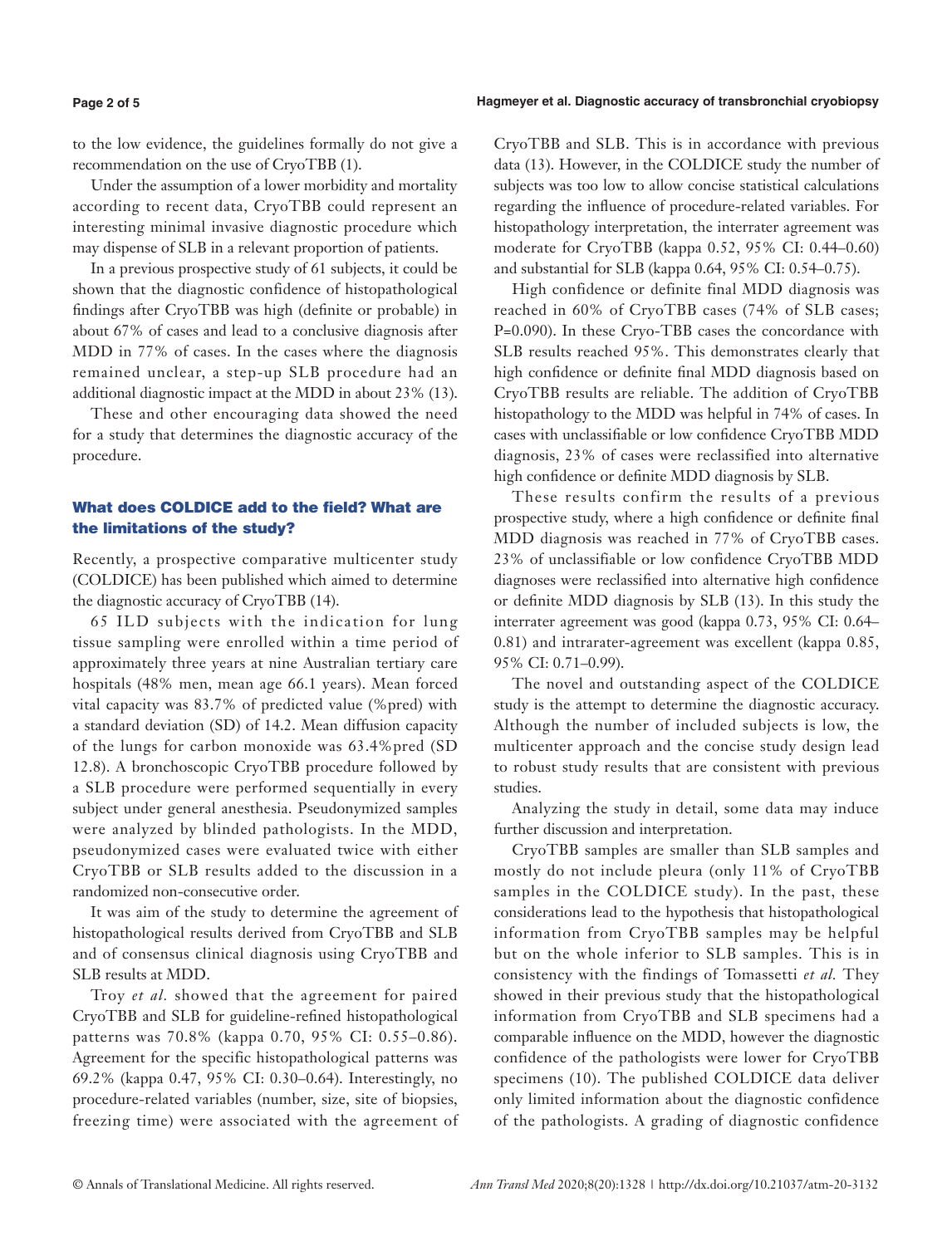#### Annals of Translational Medicine, Vol 8, No 20 October 2020 **Page 3 of 5 Page 3 of 5 Page 3 of 5**

is not reported for the specific histopathological pattern of CryoTBB and SLB specimens (supplementary table 3 of the original publication). Comparing the guidelinereferred histopathological patterns for UIP, the finding definite UIP is reported in 10 CryoTBB and 27 SLB cases, whereas probable UIP is reported in 27 CryoTBB and 6 SLB cases (figure 3 of the original publication). Frequencies for the categories "indeterminate for UIP" and "alternative diagnosis" were nearly equal between both procedures. These findings support the hypothesis that histopathological findings from CryoTBB samples may be characterized by a lower confidence. Given clinically suspected IPF and radiologically confirmed definite UIP, probable UIP or indeterminate for UIP both histopathological patterns, definite UIP and probable UIP, lead to the MDD diagnosis "IPF" or "IPF (likely)" (1). These considerations demonstrate, that in suspected IPF CryoTBB and SLB may be of comparable diagnostic value in the MDD, supporting the results of Tomassetti *et al.* (10).

The authors report the histopathological patterns and MDD diagnosis for CryoTBB and SLB specimens (*Table 1*). Analyzing the data for both procedures, it has to be noted that there are 38 CryoTBB cases and 35 SLB cases of IPF, respectively, and 15/18 cases of hypersensitivity pneumonitis (HP) but only one MDD diagnosis of idiopathic nonspecific pneumonia (iNSIP) in the whole cohort. This is striking and different from observations in previous studies.

Apart from HP, iNSIP represents one of the most important differential diagnoses of IPF. MDD is essential to establish the clinical diagnosis of iNSIP and to differentiate it from IPF. This is important as both entities, iNSIP and IPF, belong to the subgroup of chronic fibrosing idiopathic interstitial pneumonitis (15). In contrast to IPF, there is no evidence-based consensus NSIP guideline for a standardized diagnostic algorithm. Clinical features of discordant cases at MDD are given in the supplementary table 4 of the original publication. The reported discordance results from different MDD diagnoses based on CryoTBB and SLB findings in 15 cases. In 12 out of these 15 cases the discordant diagnoses are IPF versus HP versus unclassifiable fibrosis. Clinically relevant exposure is reported only in 7 out of these 15 cases. This may lead to the hypothesis that HP may be over- and iNSIP may be underrepresented in the MDD diagnoses of the COLDICE study.

NSIP is the typical histopathological pattern of the clinical diagnosis iNSIP. In the study, there are only three cases reported with a histopathological NSIP pattern. It has to be pointed out, that the histopathological NSIP pattern

occurs not only as an idiopathic condition, but also in a variety of settings including connective tissue disease, HP and drug induced pneumonitis, and in some patients with familial pulmonary fibrosis. The reported three cases were diagnosed as connective tissue disease related ILD (n=1), HP (n=1) and iNSIP (n=1).

SLB samples are larger and include representative material of the visceral pleura and adjacent subpleural tissue. It may be hypothesized that interrater agreement may be higher for SLB samples. The interrater-agreement in this study was only moderate for both techniques, CryoTBB and SLB. This is in accordance with previous studies and demonstrates clearly that the pathological evaluation of ILD specimens is difficult and that the findings may be influenced by subjective variables as standardization is low.

In one case, MDD lead to the clinical diagnosis of lymphangioleiomyomatosis (LAM). This is surprising as none of the CryoTBB or SLB samples described a LAM pattern. The clinical diagnosis of LAM based on clinical, radiological and blood-derived vascular endothelial growth factor findings seems reasonable in some cases but is questionable when there is no correlate in histopathological specimens.

Due to the design, the study does not deliver comprehensive data on complication rates of each procedure. Overall, there are no signs that may lead to the suspicion of elevated rates of bleeding or mortality when compared to previous studies.

### Conclusions and future directions

The COLDICE study adds essential evidence to the scientific field. The reported CryoTBB data can be used to estimate the diagnostic accuracy and the potential role of CryoTBB in clinical practice. Through the comparison of CryoTBB with SLB, much has been learned about the reliability of CryoTBB results. Larger multicenter studies may further substantiate the data and help to determine the precise diagnostic accuracy. However, ethical concerns may hinder both procedures being carried out in all subjects when considering procedure-associated risks of CryoTBB and SLB (COLDICE: 90-day mortality 2%). As the results of this study are convincing, COLDICE may remain the only well-designed study where both procedures are performed in all subjects.

The results of COLDICE are encouraging and show clearly that CryoTBB results are reliable in cases where CryoTBB lead to high confidence or definite final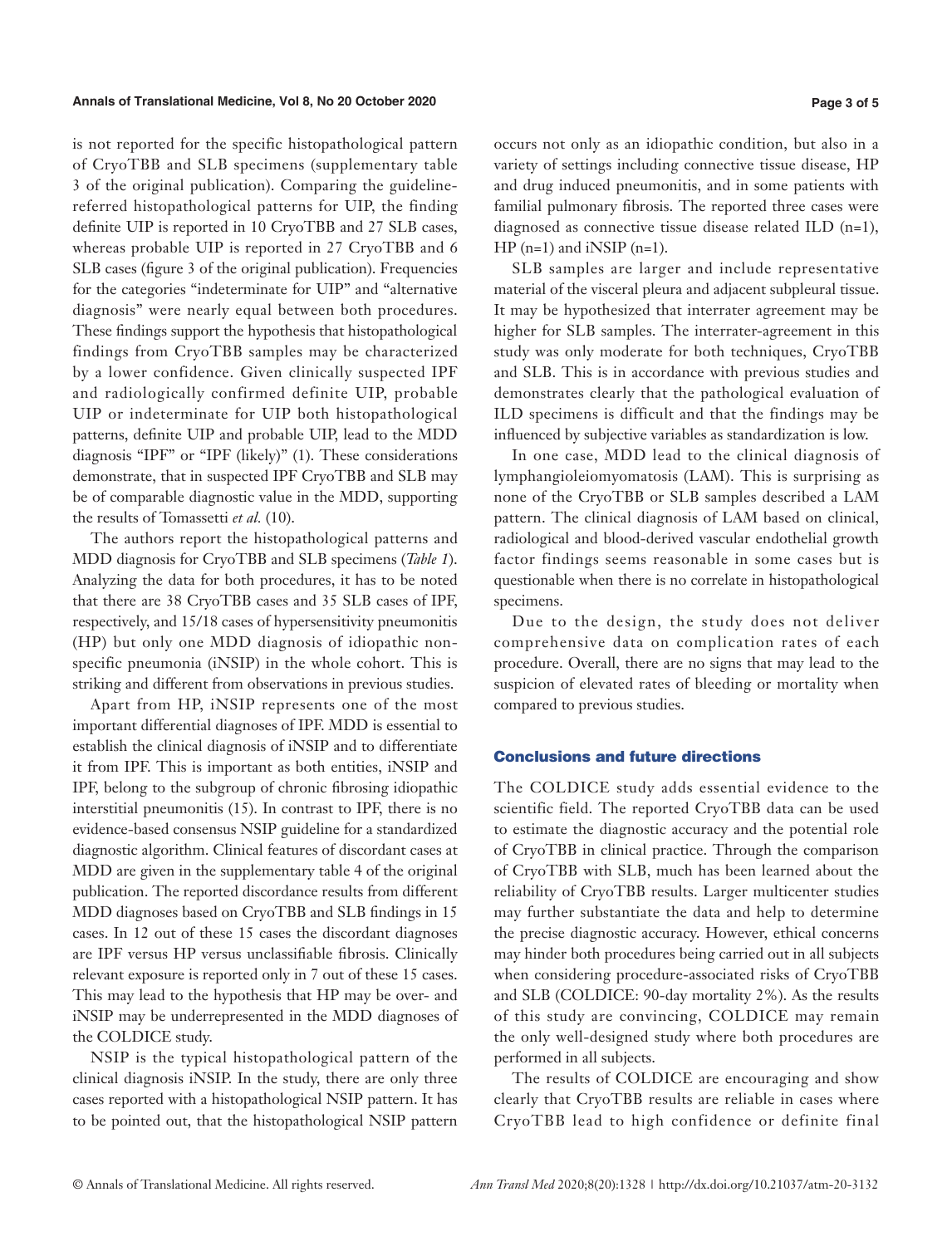#### **Hagmeyer et al. Diagnostic accuracy of transbronchial cryobiopsy**

|  | Table 1 Histopathological patterns and multidisciplinary discussion diagnosis for specimens (modified) (14) |  |  |  |
|--|-------------------------------------------------------------------------------------------------------------|--|--|--|
|  |                                                                                                             |  |  |  |

|                                                                                    | Transbronchial<br>cryobiopsy (n=65) | Surgical lung<br>biopsy (n=65) |
|------------------------------------------------------------------------------------|-------------------------------------|--------------------------------|
| Histopathological patterns                                                         |                                     |                                |
| Usual interstitial pneumonia consistent with idiopathic pulmonary fibrosis         | 41                                  | 39                             |
| Hypersensitivity pneumonitis                                                       | 10                                  | 15                             |
| Sarcoidosis                                                                        | 3                                   | $\overline{2}$                 |
| Respiratory-Bronchiolitis-ILD or desquamative interstitial pneumonia               | 2                                   | 2                              |
| Non-specific interstitial pneumonia overlapping with organizing pneumonia          | 2                                   | 2                              |
| Usual interstitial pneumonia pattern consistent with connective tissue disease-ILD | 0                                   | 2                              |
| Unclassifiable                                                                     | 3                                   | 1                              |
| Non-diagnostic tissue                                                              | 3                                   | 1                              |
| Non-ILD diagnosis                                                                  | 1                                   | $\mathbf{1}$                   |
| Multidisciplinary discussion diagnosis                                             |                                     |                                |
| Idiopathic pulmonary fibrosis                                                      | 38                                  | 35                             |
| <b>Hypersensitivity Pneumonitis</b>                                                | 15                                  | 18                             |
| Sarcoidosis                                                                        | 2                                   | 2                              |
| Smoking-related ILD                                                                | 1                                   | 2                              |
| Connective tissue disease ILD                                                      | 1                                   | 2                              |
| Lymphangioleiomyomatosis                                                           |                                     | 1                              |
| Idiopathic non-specific interstitial pneumonia                                     | 0                                   | 1                              |
| Unclassifiable ILD                                                                 | 6                                   | 3                              |
| Non-ILD diagnosis                                                                  |                                     | 1                              |

ILD, interstitial lung disease.

MDD diagnosis. These data are well in accordance with previous data and may lead to a revision of the guideline recommendations regarding the role of CryoTBB in the diagnostic algorithm of fibrosing interstitial lung disease.

## Acknowledgments

*Funding:* None.

#### Footnote

*Provenance and Peer Review:* This article was commissioned by the editorial office, *Annals of Translational Medicine*. The article did not undergo external peer review.

*Conflicts of Interest:* All authors have completed the ICMJE

uniform disclosure form (available at [http://dx.doi.](http://dx.doi.org/10.21037/atm-20-3132) [org/10.21037/atm-20-3132](http://dx.doi.org/10.21037/atm-20-3132)). The authors have no conflicts of interest to declare.

*Ethical Statement:* The authors are accountable for all aspects of the work in ensuring that questions related to the accuracy or integrity of any part of the work are appropriately investigated and resolved.

*Open Access Statement:* This is an Open Access article distributed in accordance with the Creative Commons Attribution-NonCommercial-NoDerivs 4.0 International License (CC BY-NC-ND 4.0), which permits the noncommercial replication and distribution of the article with the strict proviso that no changes or edits are made and the original work is properly cited (including links to both the